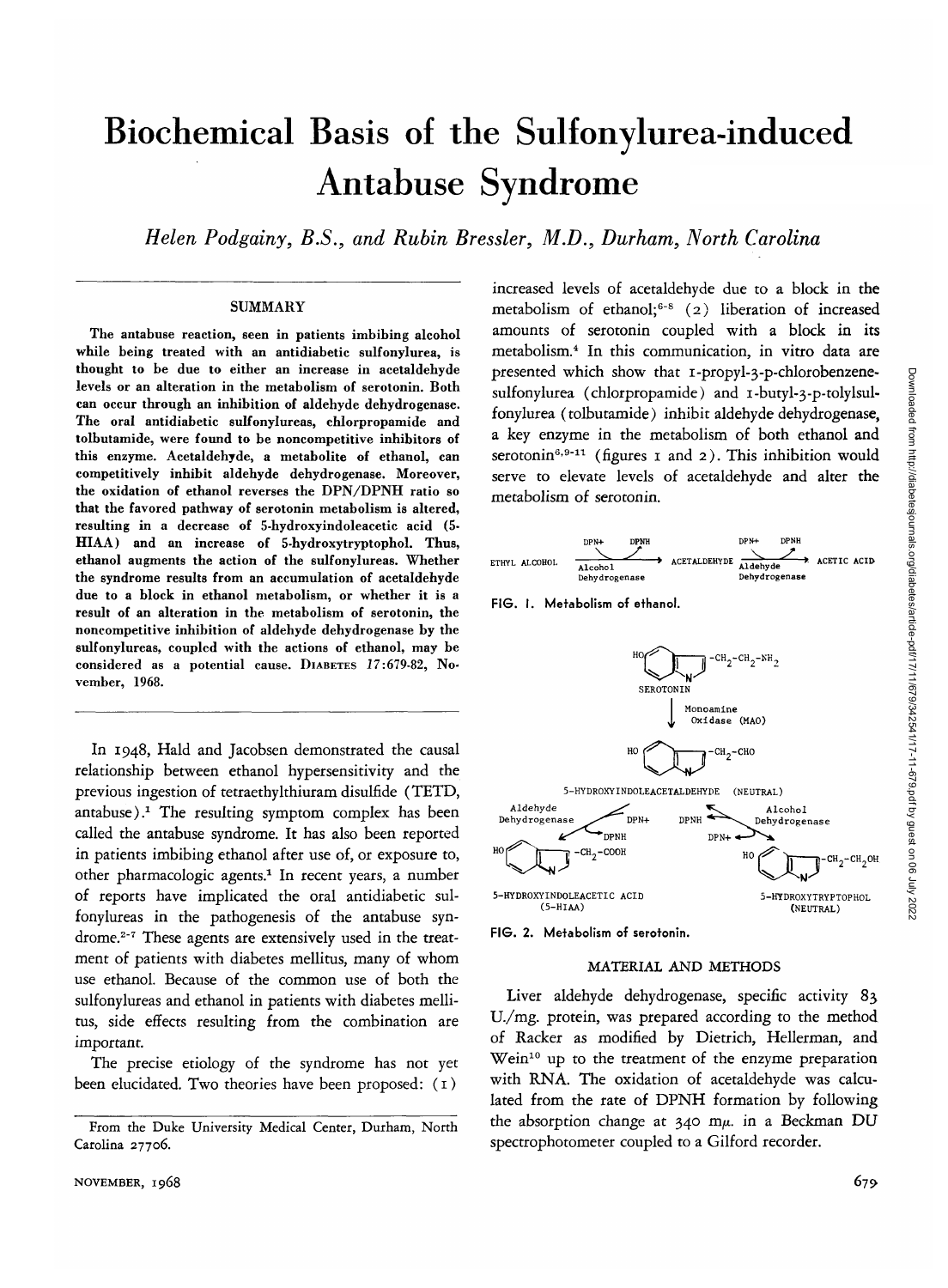The effect of chlorpropamide on the metabolism of serotonin was also studied. White male guinea pigs weighing 500-600 gm. were used. The animals were killed by a blow to the head. Their livers were quickly excised and homogenized (100 mg./ml.) in 0.25 M sucrose. 5-Hydroxytryptamine-3-1-C-14-creatinine sulfate (serotonin-C-14), 39.6 mc/mM, was obtained from Nuclear Chicago. Assays which followed the metabolism of serotonin as modified by the addition of chlorpropamide and/or ethanol were performed using the method of Feldstein and Wong<sup>11</sup> for extraction and separation of 5-HIAA and the neutral products. The assays were done as follows: incubations were carried out as shown in tables 2 and 3. The reactions were terminated by pouring the contents of the flasks into 40 ml. screw-top centrifuge tubes containing  $3$  ml. of 0.3 N HCl. Four grams of NaCl were added followed by 25 ml. of ether. The tubes were shaken mechanically for five minutes, centrifuged for five minutes and 20 ml. aliquots of the ether layers placed in additional 40 ml. centrifuge tubes. Three milliliters of salt saturated pH 10, 0.5 M borate buffer were added to each aliquot. They were again shaken for five minutes and centrifuged for five minutes. One milliliter of the ether layer was removed and counted. This was the neutral fraction. The remaining ether was removed and borate solution twice washed with 15 ml. of ether. Finally 1 ml. of 2 N HCl was added. The tubes were shaken and 0.2 ml. was removed for counting of the 5-HIAA fraction. Controls with added radioactive C-14-5-HIAA were run and 90 per cent recoveries obtained. Samples were placed in a total volume of 15 milliliters of toluene containing 2,5 diphenyloxazole  $(4 \text{ gm/liter})$  and  $I,4\text{-bis-[}2\text{-} (4\text{-}$ methyl-5-phenyloxazolyl)]-benzene (100 mg./liter). Radioactivity was determined with a Packard Tri-Carb liquid scintillation spectrometer.

## RESULTS

*The effects of chlorpropamide and tolbutamide on aldehyde dehydrogenase.* The effect of the sulfonylureas on the oxidation of acetaldehyde by liver aldehyde dehydrogenase is shown in table 1. Both chlorpropamide and tolbutamide inhibited the enzyme. The data of one experiment of table 1 are shown plotted in figure 3 to demonstrate the noncompetitive nature of the inhibition. All yielded similar changes. The nonparametric sign test was used to test the significance of the changes. The decreased DPNH production by both tolbutamide and chlorpropamide was significant at the level of  $p <$  0.01. Chlorpropamide appeared to be the more potent inhibitor of the enzyme.

*The effect of chlorpropamide and ethanol on serotonin metabolism.* The in vivo metabolism of serotonin yields 5-HIAA as the major product, whereas 5-hydroxy-

| Acetaldehyde<br>$(m\mu$ moles) | <b>DPNH</b> Production<br>Tolbutamide<br>$(m\mu \text{moles/ml.}/\text{minute})$<br>Control |                                              |                 | Chlorpropamide                               |                 |
|--------------------------------|---------------------------------------------------------------------------------------------|----------------------------------------------|-----------------|----------------------------------------------|-----------------|
| 2.5                            | 4.85<br>4.67<br>3.55<br>3.60<br>4.04<br>3.78                                                | 3.15<br>2.58<br>2.67<br>2.15<br>3.05<br>1.95 | $(40$ per cent) | 0.67<br>1.25<br>0.94<br>1.23<br>2.00<br>0.75 | $(68$ per cent) |
| 5.0                            | 4.82<br>3.81<br>2.95<br>5.10<br>4.65<br>3.37                                                | 2.74<br>2.10<br>1.47<br>3.05<br>1.90<br>1.86 | $(47$ per cent) | 1.13<br>1.05<br>0.63<br>1.10<br>0.85<br>2.04 | $(61$ per cent) |
| 25.0                           | 6.59<br>5.08<br>7.16<br>8.23<br>6.18<br>5.58                                                | 3.22<br>2.59<br>5.03<br>4.85<br>4.16<br>4.57 | $(37$ per cent) | 1.85<br>2.13<br>0.92<br>2.20<br>2.28<br>1.84 | $(71$ per cent) |

TABLE 1 Effect of tolbutamide and chlorpropamide on the oxidation of acetaldehyde\*

\*Numbers in parentheses represent the average per cent decrease in DPNH production due to the presence of tolbuta-<br>mide or chlorpropamide. The values were obtained by averaging six controls and six tolbutamide values (or c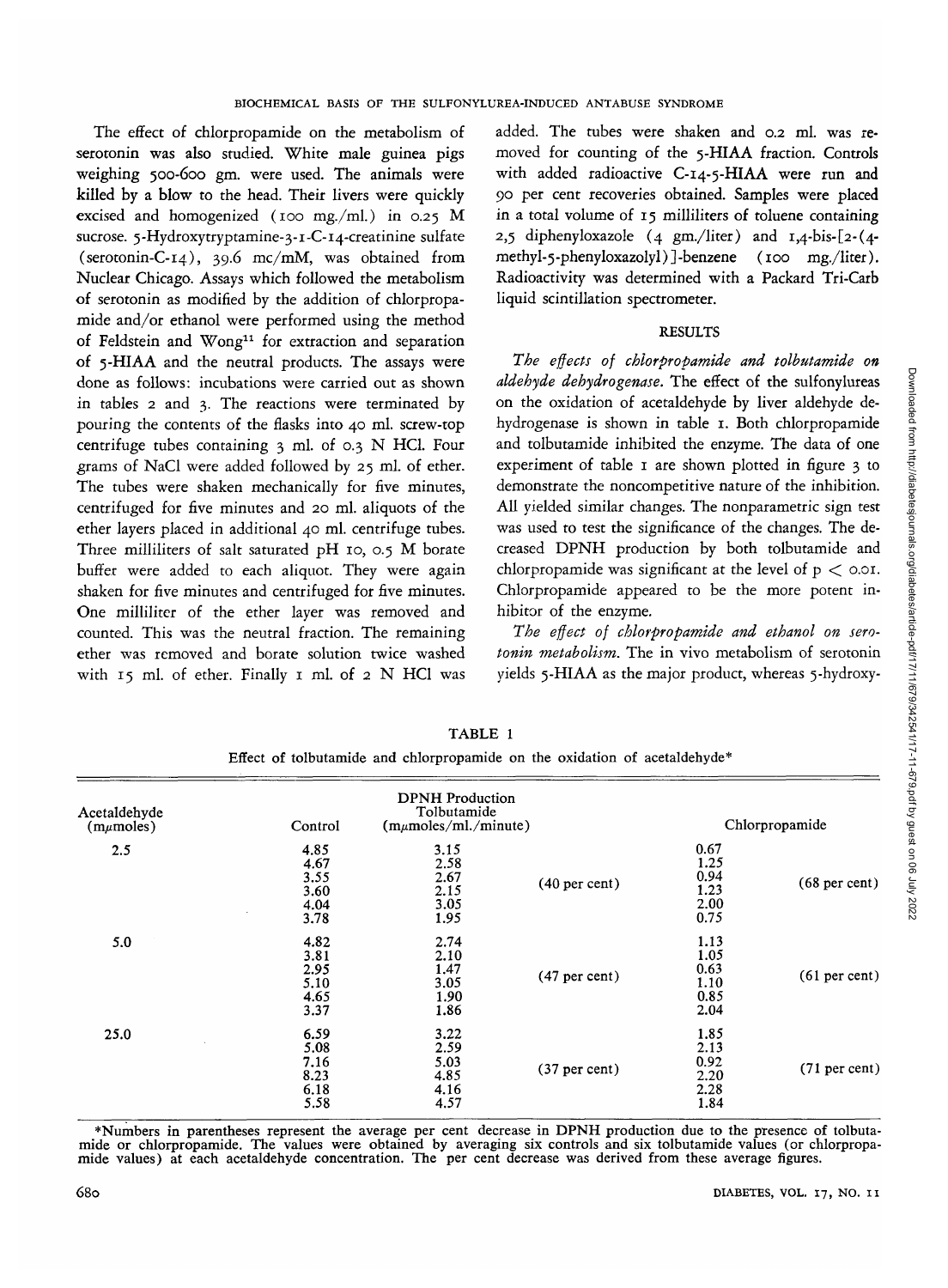



FIG. 3. Noncompetitive Inhibition of acetaldehyde oxidation. For conditions of reactions see table I.



FIG. 4. DPN link of ethanol and serotonin metabolism.

indoleacetaldehyde and 5-hydroxytryptophol (neutrals) are minor products (cf. figure 2).<sup>12-14</sup> Inhibition of aldehyde dehydrogenase would result in a decreased formation of 5-HIAA and an increased formation of neutrals. The effect of chlorpropamide on serotonin metabolism by guinea pig liver homogenates is shown in table 2. Chlorpropamide resulted in a decrease in the production of 5-HIAA and an increase in the neutrals. This experiment represents one of eight which were done. All of these experiments showed a decrease in the production of  $5$ -HIAA (ranging 12-19 per cent) and an increased production of neutrals (ranging 21-41 per cent). By the sign test, the changes were highly

TABLE 2

| Effect of chlorpropamide on serotonin metabolism |  |  |  |
|--------------------------------------------------|--|--|--|
|--------------------------------------------------|--|--|--|

| Chlorpropamide<br>(mnoles) | Neutrals<br>$\frac{\text{cpm}}{60 \text{ min.}}$ | 5-HIAA                                   |
|----------------------------|--------------------------------------------------|------------------------------------------|
| 0.5<br>2.5<br>5.0          | 109,375<br>114,550<br>125,100<br>150,800         | 337,525<br>326,975<br>317,950<br>294,425 |

Each reaction mixtures contained the indicated amounts of chlorpropamide, 150 mg. liver homogenate in 1.5 ml. 0.25 M sucrose, 50  $\mu$ g. serotonin-C-14, (7  $\times$  10<sup>5</sup> cpm) and 0.5 ml. 0.5 M phosphate buffer, pH 7.4. Final 0.25 M sucrose, 50  $\mu$ g. serotonin-C-14, (7  $\times$  10<sup>5</sup> cpm)<br>and 0.5 ml. 0.5 M phosphate buffer, pH 7.4. Final volume<br>was 3 ml. Incubations were for 15 min. prior to the addi-<br>tion of the serotonin-C-14, and 60 min. after the addition of 3 ml. 0.3 N hydrochloric acid.

TABLE 3

# Effects of ethanol and/or chlorpropamide on serotonin metabolism

| Ethanol | Chlor-<br>propamide<br>$(\mu$ moles) | <b>Neutrals</b><br>$\frac{\text{cpm}}{60 \text{ min.}}$ | 5-HIAA  |
|---------|--------------------------------------|---------------------------------------------------------|---------|
|         |                                      | 39,425                                                  | 178,650 |
| --      | 5.0                                  | 93,950                                                  | 144,125 |
| 17.3    | —                                    | 145,100                                                 | 106,175 |
| 17.3    | 5.0                                  | 158,640                                                 | 93,375  |
|         |                                      |                                                         |         |

Each reaction mixtures contained the indicated amounts of ethanol and/or chlorpropamide, 150 mg. liver homoge-<br>nate in 1.5 ml. 0.25 M sucrose, 50 *μg*. serotonin-C-14, (5.4  $\times$  10<sup>5</sup> cpm) and 0.5 ml. 0.5 M phosphate buffer, pH 7.4. Final volume was 3 ml. Incubations were for 60 min. at  $37^\circ$  C. with constant shaking. The reactions were terminated of the addition of 3 ml. 0.3 N hydrochloric acid.

significant ( $p <$  0.01). In these experiments 60 per cent (ranging 45-70) of the added serotonin was metabolized.

The addition of ethanol to the reaction mixture simulated the effect of chlorpropamide on serotonin metabolism (table 3). The addition of ethanol plus chlorpropamide had a greater effect on serotonin metabolism than either one alone. This experiment represents one of four which were done. All of the experiments showed similar changes. Ethanol produced a more marked effect on serotonin metabolism.

#### DISCUSSION

No correlation has been ascertained between blood levels of acetaldehyde and the appearance of toxic symptoms in diabetic patients on sulfonylureas in whom the antabuse syndrome is elicited by ethanol ingestion.3

Much of the data concerning the pathogenesis of the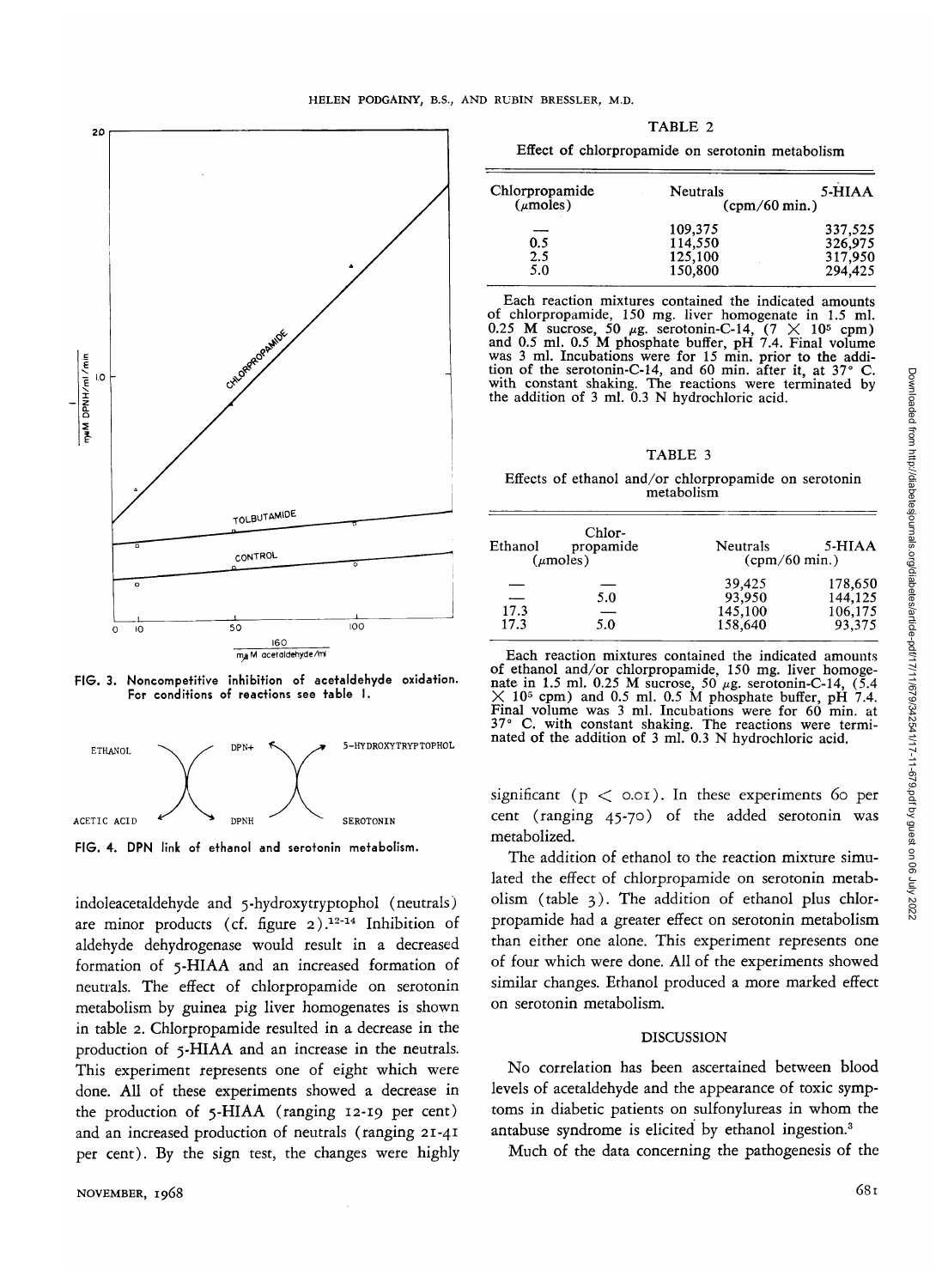antabuse syndrome points to a disturbance in the metabolism of serotonin. Normally, the majority of serotonin in the body is metabolized by monoamine oxidase (MAO) to 4-hydroxyindoleacetaldehyde, which is in turn converted to 5-HIAA by aldehyde dehydrogenase. A small amount of the aldehyde is converted to 5-hydroxytryptophol via alcohol dehydrogenase.<sup>12-14</sup> The latter two reactions are dependent on the relative availability of DPN and DPNH (figure 2).<sup>13</sup> Alterations of this pathway suggest an effect on serotonin metabolism by both ethanol and the sulfonylureas as a possible cause of the antabuse syndrome.

5-HIAA and 5-hydroxytryptophol (5-HT) are the main products of serotonin metabolism with 5-HIAA the major product.<sup>14</sup> Ethanol ingestion causes a decrease in 5-HIAA and an increase in  $5$  HT.<sup>15-19</sup> This metabolic alteration might be due to (1) competitive inhibition of aldehyde dehydrogenase by acetaldehyde generated from ethanol<sup>20</sup>; (2) increased production of DPNH<br>from ethanol metabolism (cf. figure  $i$ ). Each of these from ethanol metabolism (cf. figure 1). Each of these  $f_{\text{max}}$  actors would favor the formation of more  $f_{\text{max}}$  (cf. figure 4). DPNH is itself capable of competition with **DPN** for its site on aldehyde dehydrogenase.<sup>21</sup> Ethanol has been found to increase hepatic DPNH in vivo.<sup>22-24</sup>

Ethanol ingestion produces a toxic reaction in patients with the serotonin-producing malignant carcinoid tumor, which is very similar, if not identical, to the antabuse syndrome.25 It has been reported that ethanol (or acetaldehyde) can release stores of serotonin in vivo and in vitro.<sup>26,27</sup> This could also augment the production of neutrals. Although the neutral products of serotonin metabolism can cross the blood-brain barrier,<sup>19</sup> it is not known that they are toxic.

The sulfonylureas would accentuate the effects of ethanol by noncompetitively inhibiting aldehyde dehydrogenase. Moreover, the metabolism of tolbutamide results in an aldehyde metabolite whose conversion to carboxytolbutamide is catalyzed by aldehyde dehydrogenase.28 The aldehyde derivative thus competitively inhibits the enzyme by acting as a substrate for *it.*

## ACKNOWLEDGMENT

This investigation was supported by U.S. Public Health Service Grants: GM 01019-07, HE 7061 and AHA G67-904.

We would like to express our appreciation to Dr. I. Fridovich and Dr. J. Naylor of the Biochemistry Department of Duke University for the gift of liver aldehyde dehydrogenase.

### REFERENCES

<sup>1</sup> Goodman, L. S., and Gilman, A.: The Pharmacological Basis of Therapeutics. New York, Macmillan, 1965, pp. 155. and 646.

 Alcohol sensitivity in sulphonylureas. Brit. Med. J. *3409:* 586-87, 1964. <sup>3</sup>

<sup>3</sup> Fitzgerald, M. G., Gaddie, R., Malins, J. M., and O'Sullilivan, D. J.: Alcohol sensitivity in diabetics receiving chlorpropamide. Diabetes 11:40-43, 1962.

 Royer, R., Debry, G, Lamarche, M., and Kissel, P.: Sulfamides hypoglycemiants et effet antabuse. Presse Med. 72:661- 65, 1964.

<sup>5</sup> Truitt, E. B., Durity, G., Morgan, A. M., and Prouty, R. W.: Disulfiram actions produced by hypoglycemic sulfonylurea compounds. Quart. J. Study Alc. 23:197-207, 1962.

 Larsen, J. A., and Madsen, J.: Inhibition of ethanol metabolism by oral antidiabetics. Proc. Soc. Exp. Biol. Med\_ 109:120-22, 1962. <sup>7</sup>

Morley, N. H., and Clarke, D. W.: Influence of ethanol and tolbutamide on carbohydrate metabolism in the dog. Quart. J. Study Alc. 28:605-12, 1967.

 Graham, W. D.: In vitro inhibition of liver aldehyde dehydrogenase by tetraethylthiuram disulphide. J. Pharm. Pharmacol. 3:160-68, 1951.

<sup>9</sup> Kraemer, R. J., and Deitrich, R. A.: The isolation of human liver aldehyde dehydrogenase. Pharmacologist 9:314,. 1967.

<sup>10</sup> Deitrich, R. A., Hellerman, L., and Wein, J.: Diphosphopyridine nucleotide-linked aldehyde dehydrogenase. J. Biol. Chem. 237:560-64, 1962.

<sup>11</sup> Feldstein, R., and Wong, K. K.: Analysis of 5-HTP-C-14 and its metabolites. Anal. Biochem.  $11:467-72$ , 1965.

<sup>12</sup> Cherrick, G. R., and Leevy, C. M.: The effect of ethanol metabolism on levels of oxidized and reduced nicotinamideadenine dinucleotide in liver, kidney, and heart. Biochim. Biophys. Acta 107:29-37, 1965.

13 Feldstein, A., and Wong, K.: Enzymatic conversion of serotonin to 5-hydroxytryptophol. Life Sc. 4:183-91, 1965.

<sup>14</sup> Garattini, S., and Valzelli, L.: Serotonin, Amsterdam and New York, Elsevier Publishing Company, 1962, pp. 26-45.

<sup>15</sup> Anton, A. H.: Ethanol and urinary catecholamines in man. Clin. Pharmacol. Therap. 6:462-69, 1965.

16 Feldstein, A., Hoagland, H., Freeman, H., and Williamson, O.: The effect of ethanol ingestion on serotonin-C-14 metabolism in man. Life Sci. 6:53-61, 1967.

17 Feldstein, A., Hoagland, H., Wong, K., and Freeman, H.: Biogenic amines, biogenic aldehydes, and alcohol. Quart. J. Study Alc. 25:218-25, 1964.

18 Rosenfeld, G.: Inhibitory influence of ethanol on serotonin metabolism. Proc. Soc. Exp. Biol. Med. 103:144-49,. i960. <sup>19</sup>

 Davis, V. E., Brown, H., Huff, J. A., and Cashaw, J. L.: The alteration of serotonin metabolism to 5-hydroxytryptophol<br>by ethanol ingestion in man. J. Lab. Clin. Med. 69:132-40.

<sup>20</sup> Lahti, R. A., and Majchrowicz, E.: The effects of acetaldehyde on serometabolism. Life Sci. 6:1399-406, 1967.

21 Shore, J. D.: Kinetic regulation of enzymes. Henry Ford Hosp. Med. J. 15:219-27, 1967.

<sup>22</sup> Raiha, N. C. R., and Oura, E.: Effect of ethanol oxidation on levels of pyridine nucleotides in liver and yeast. Proc. Soc.